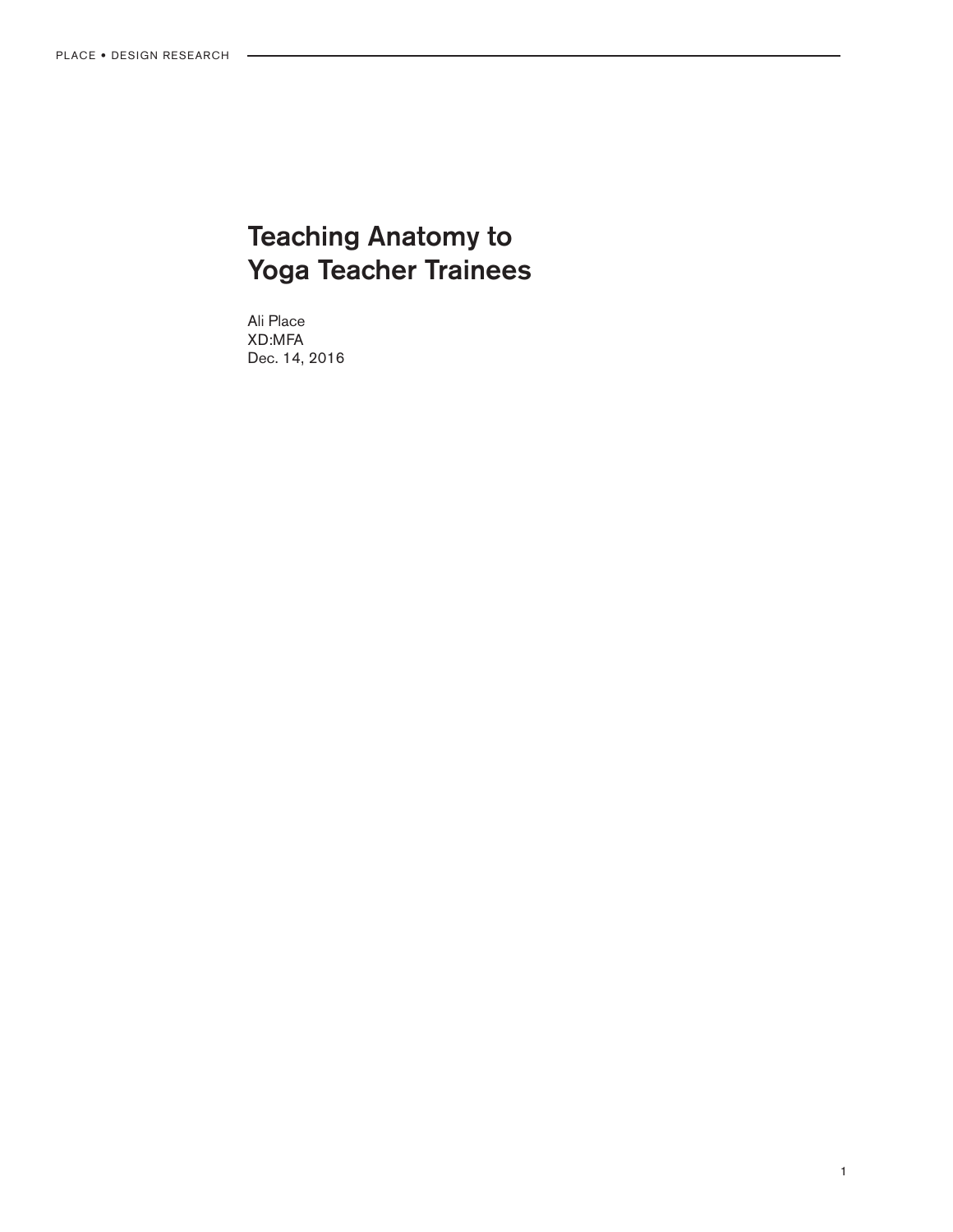# **Abstract**

Most yoga teachers complete little more than the minimum 200 hours of training required to receive certification by the governing body of yoga teachers, Yoga Alliance. This project sought to understand how teachers with basic 200-hour certifications accommodate students with injuries and disabilities in their classes and whether they feel confident in their abilities to serve those students. Research into the yoga community in Cincinnati, Ohio revealed findings that teachers exit trainings ill-prepared to deal with injuries and that anatomy taught in trainings is overwhelming, not applied and therefore quickly forgotten. A need was identified for a method to teach anatomy to yoga teacher trainees in a way that makes the knowledge retainable and applicable. A tool is proposed that uses augmented reality to combine anatomical theory with real-time body movements in yoga poses. This report details the process of this research, the themes identified and the proposed design solutions.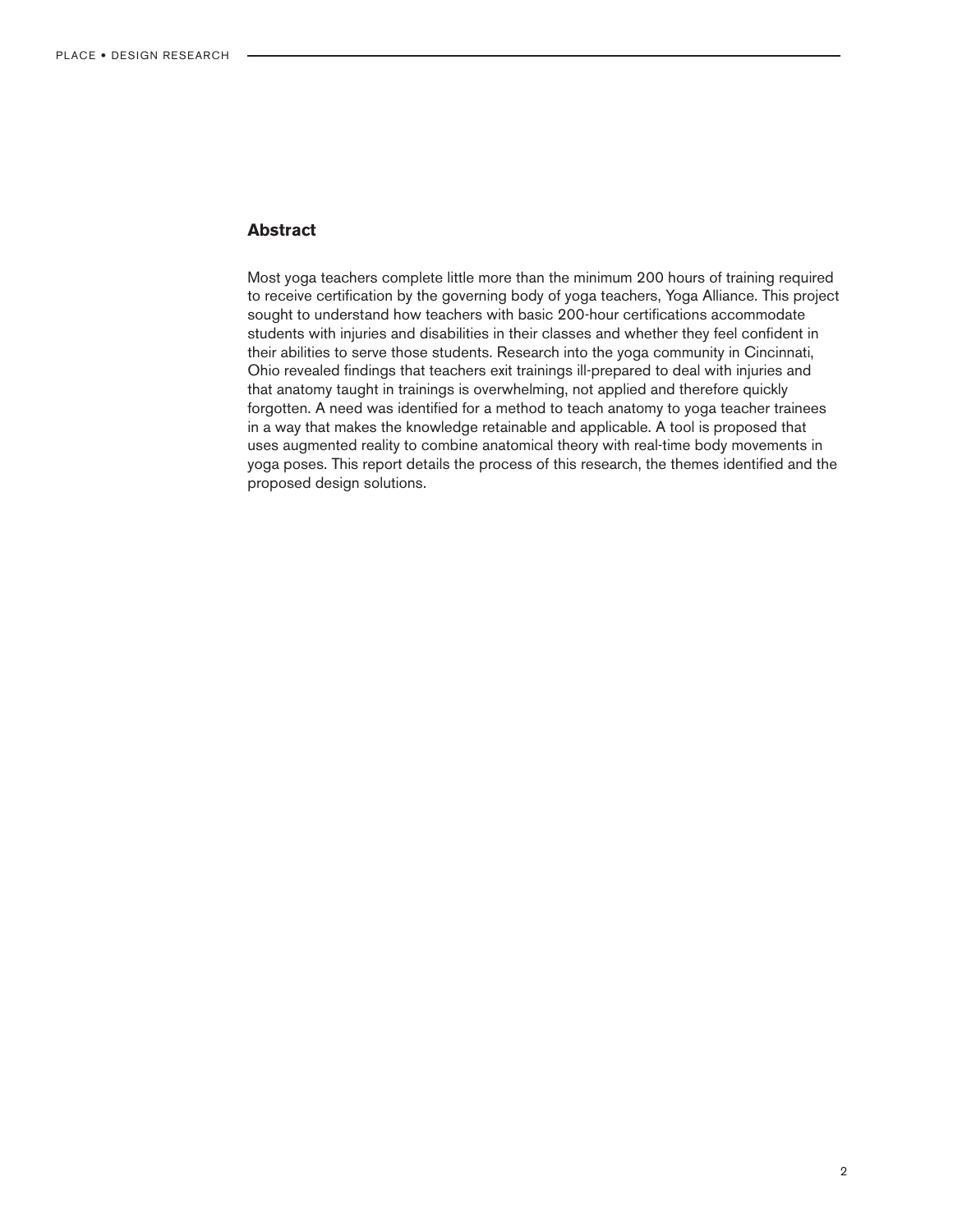# **Contents**

| Introduction                     | 4  |
|----------------------------------|----|
| Researchers                      | 5  |
| Literature Review                | 6  |
| Concept Map                      | 8  |
| Methodology                      | 9  |
| <b>Results &amp; Conclusions</b> | 13 |
| Design Outcome                   | 17 |
| References                       | 19 |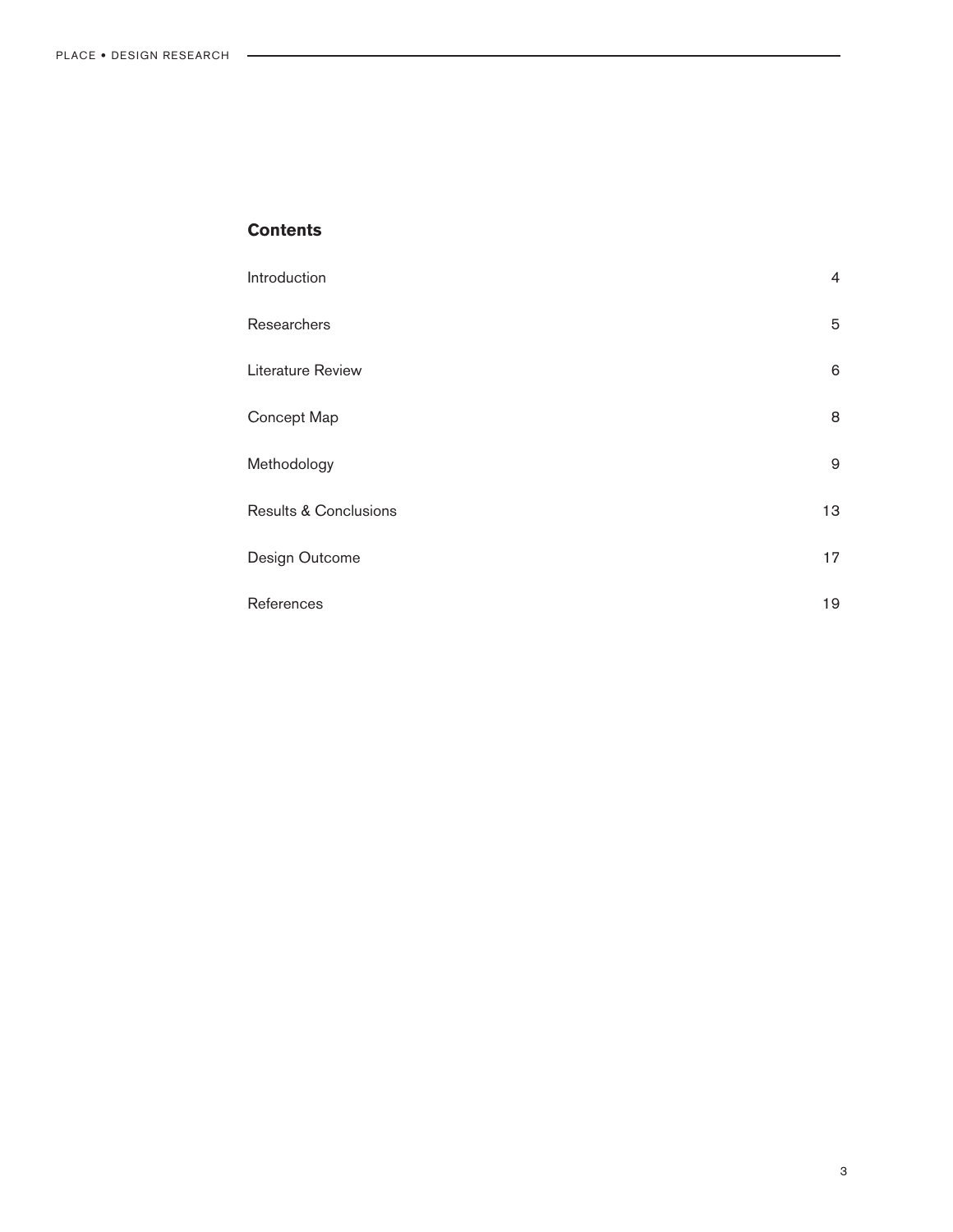# **Introduction**

There is no legal requirement of training, certification or experience for an instructor to lead a yoga class in the United States. Certification is issued by the governing body of yoga teachers, Yoga Alliance, but it is not required by many studios. Most yoga teachers complete little more than the minimum 200 hours of training required to earn the most basic level of certification.

Yoga Alliance also oversees teacher trainings, relying on studios to self-report that their curriculum meets the requirements for a standard training. To meet the Yoga Alliance standards of a basic 200-hour training, trainees are required to spend a minimum of 20 hours learning anatomy and physiology, with as little as 10 of those being contact hours. There is also a minimum of 10 practicum hours, not all of which are required to be spent practice teaching (some of those hours can also be observation, assisting and getting feedback).

Yoga is an ancient practice that dates back thousands of years across the globe, but it has witnessed a tremendous increase in popularity in the United States in recent years. A survey conducted by Yoga Alliance and Yoga Journal reports that the number of Americans doing yoga has grown by more than 50% in the last four years to 36 million as of 2016. The number of Yoga Alliance registered yoga teachers has also increased 850% from 9,700 in 2004 to 72,700 in 2016. Nearly half (45%) of teachers have been teaching for 5 years or fewer.

A growing body of clinical research has documented yoga's proven benefits for a range of health conditions, and yoga therapy is now recognized as a clinically viable treatment, with established programs at major health care centers across the country. According to Yoga Journal, 17% of practitioners started doing yoga because of a recommendation from a doctor or other health care provider.

Given the sharply increasing popularity of yoga in Western society, and the frequency with which it is prescribed as an alternative treatment method for illness and injury, it is imperative that yoga teachers exit their basic training with a strong understanding of anatomy and physiology and the ability to safely apply that knowledge in a yoga class. With this in mind, my research sought to answer the following question:

*How do yoga teachers in Cincinnati, Ohio accommodate students with injuries and disabilities in their classes?*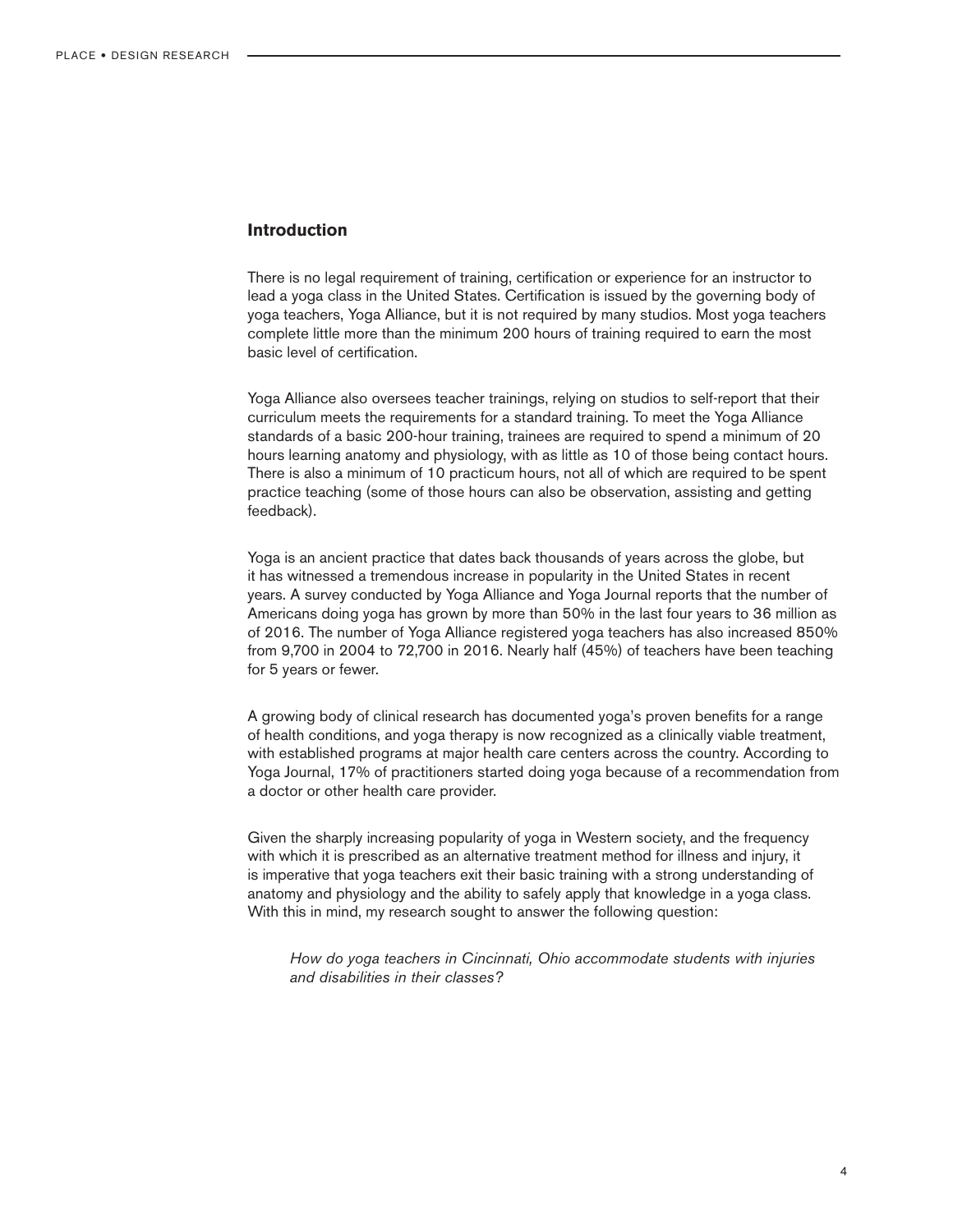# **Researchers**

This research was conducted in fall semester of 2016 by Ali Place, a graduate student at Miami University in Oxford, Ohio pursuing an MFA in Experience Design, and a certified yoga teacher at Move Your Hyde Power Yoga in Cincinnati, Ohio.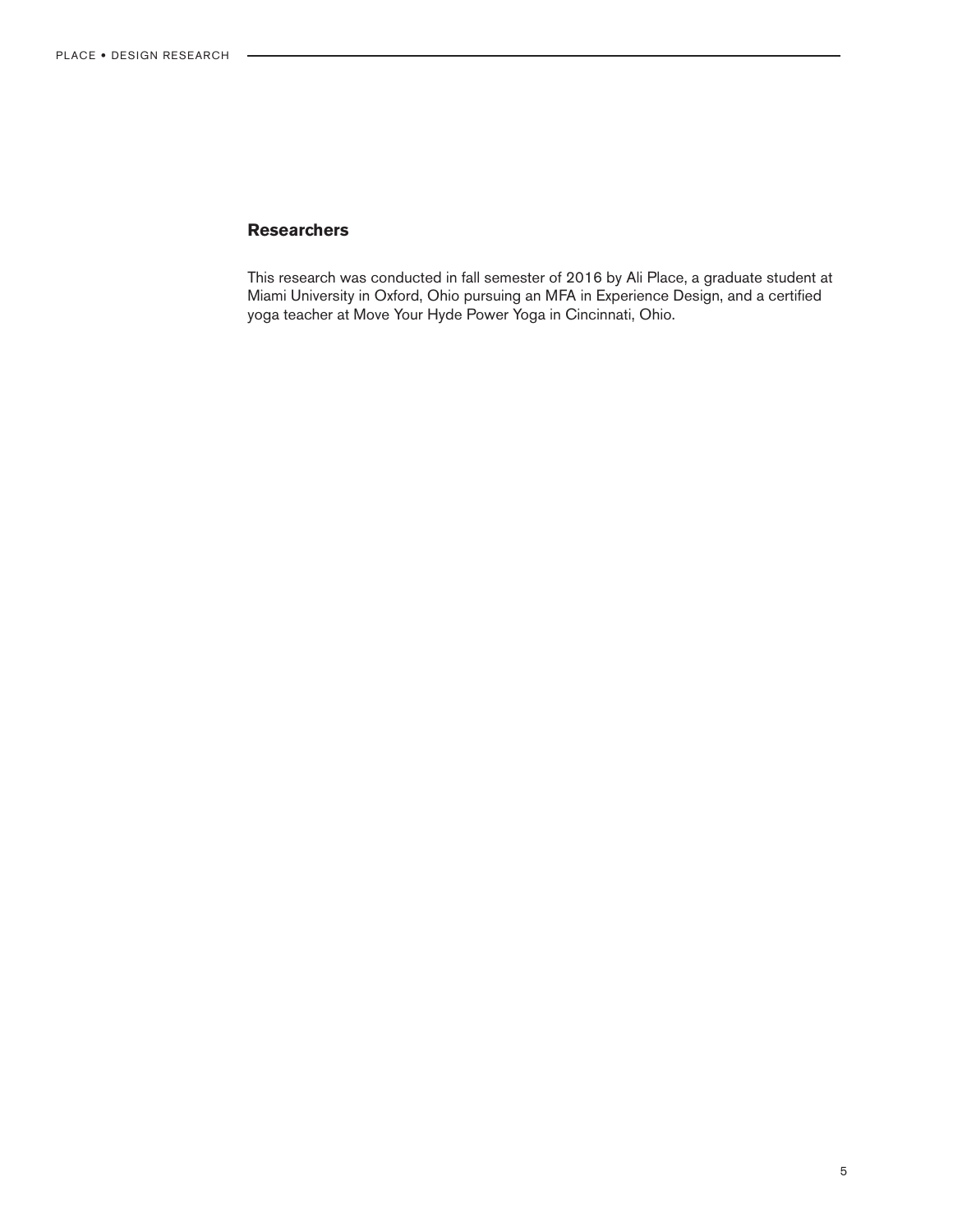# **Literature Review & Concept Map**

## *A Review of the Literature*

While there is ample published literature reporting the findings of research focused on the practice of yoga for individuals with injuries or disabilities, there is little in respect to teaching yoga to these groups or how teachers are trained to accommodate them.

Research on the subject of yoga and injuries or disabilities can be divided into three categories: the practice of yoga by individuals with injuries or disabilities, teaching yoga to individuals with injuries or disabilities and training yoga teachers to deal with injuries or disabilities.

#### *Yoga Practice: Specific Conditions*

The vast majority of research published on the subject of yoga and injuries or disabilities deals with the effect of the practice on those individuals and their conditions. Treatment for countless ailments has been investigated through the lens of yoga, from osteoporosis (Quilter, 2007) to visual impairment (Jeter, 2012). This research is based largely on medical evidence, and findings relate very specifically to the individuals with that condition only.

Yoga has been found to be an effective treatment for many conditions, due in part to its physical postures and movements, but mostly due to its mental and emotional aspects such as mindfulness, breath awareness and compassion. Medical outpatients suffering from a wide variety of conditions have been found to benefit from a gentle yoga practice, to the effect of decreasing fatigue, decreasing pain, increasing social functioning and increasing emotional well-being (Gabriel, 2006).

#### *Teaching Yoga*

Some research has been published regarding a teacher's role in accommodating students with certain conditions, but again, most of it has to do with very specific conditions, such as wrist pain (Quilter, 2007) or visual impairment (Mohanty, 2016). Findings from this research culminated with detailed recommendations for teachers who encounter students with these conditions, such as pose modifications, sequencing and visualization.

Research into more general aspects of teaching yoga to individuals with health conditions includes teaching yoga to seniors (Krucoff, 2010) and using touch therapy in yoga classes (Parker, 2013).

Seniors are the fastest growing demographic in America and have followed the national trend of other demographics when it comes to the increased popularity of yoga. However, seniors fit the profile of most American adults in that 80% of them have at least one chronic health condition, and 50% of them have at least two. As such, their participation in yoga classes poses a higher risk than the typical younger and fitter yoga practitioner.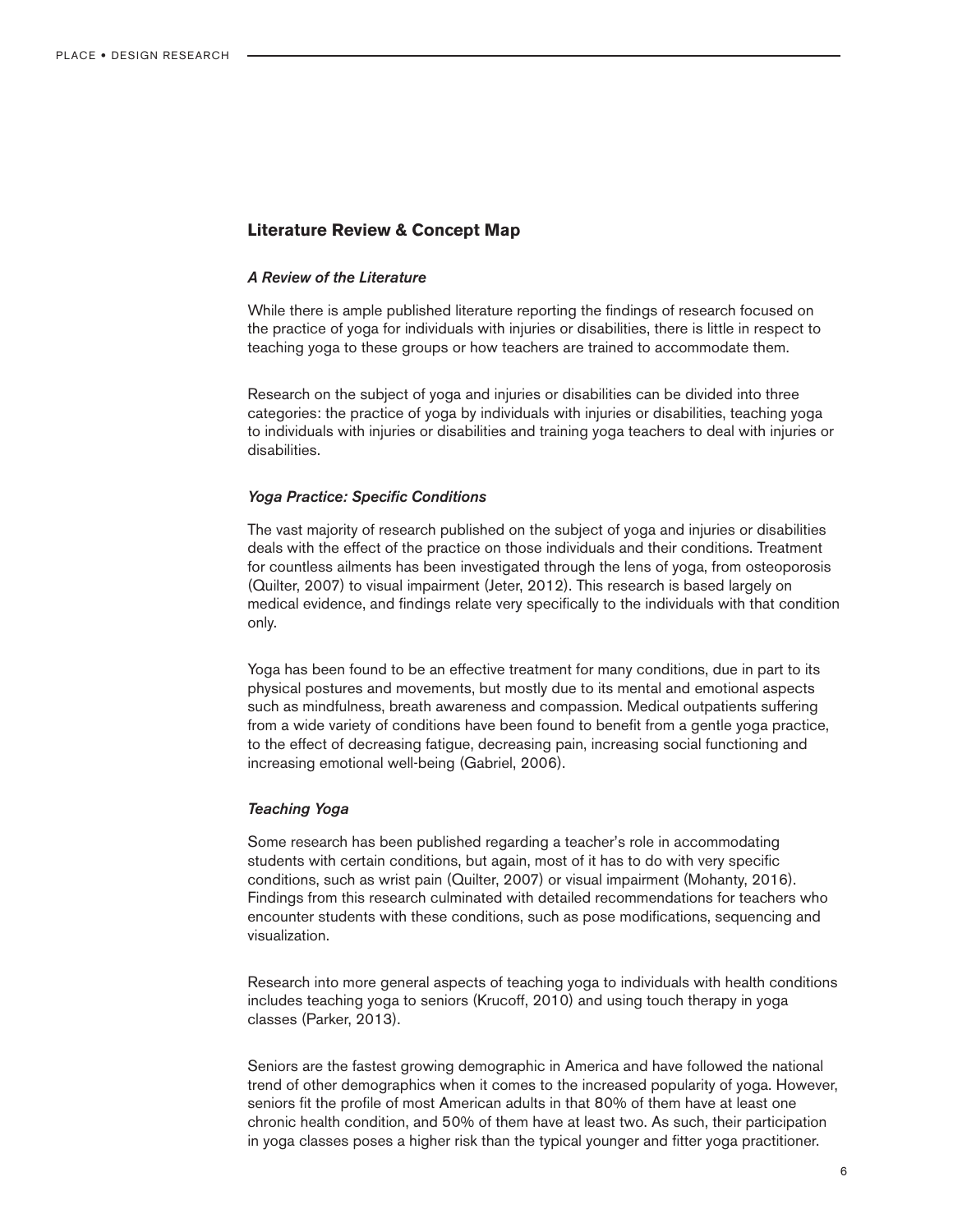Findings from this research indicate that there is a considerable knowledge gap between yoga teachers and teaching specifically to seniors, and there are a number of important considerations and modifications of which teachers should be made aware.

Touch therapy has been found to be an effective practice in increasing the physical experience and psychological awareness of a student in a yoga class, and findings point to specific methods and techniques for doing so. Although this research takes into account the unique situations for injured individuals or survivors of trauma, it does not make recommendations for these groups specifically.

#### *Yoga Teacher Training*

The least amount of research found relates specifically the training of yoga teachers to accommodate injuries or disabilities. One published article was found to address the issue of how anatomy is taught in yoga teacher trainings (Gardiner-Shires, 2015). Research found the way anatomy is traditionally taught in yoga teacher trainings is systematic but ineffective due to a number of reasons, such as assumptions about a teacher's baseline knowledge and overload of information taught per session. Recommendations included a new format for teaching basic principles, as well as a temporal shift to splitting the content up into two sections taught over a period of 6 months.

## *Conclusion*

There is a significant gap in the research in regards to the teaching and teacher training aspects of yoga. It is concerning that so many researchers point to yoga as an effective method of healing for innumerable conditions and injuries, yet this research shows little consideration for the effectiveness of the teacher who could be potentially leading such individuals in a yoga class and how they were trained. Research on both of these subjects is limited in breadth and depth, with considerable knowledge to be gained.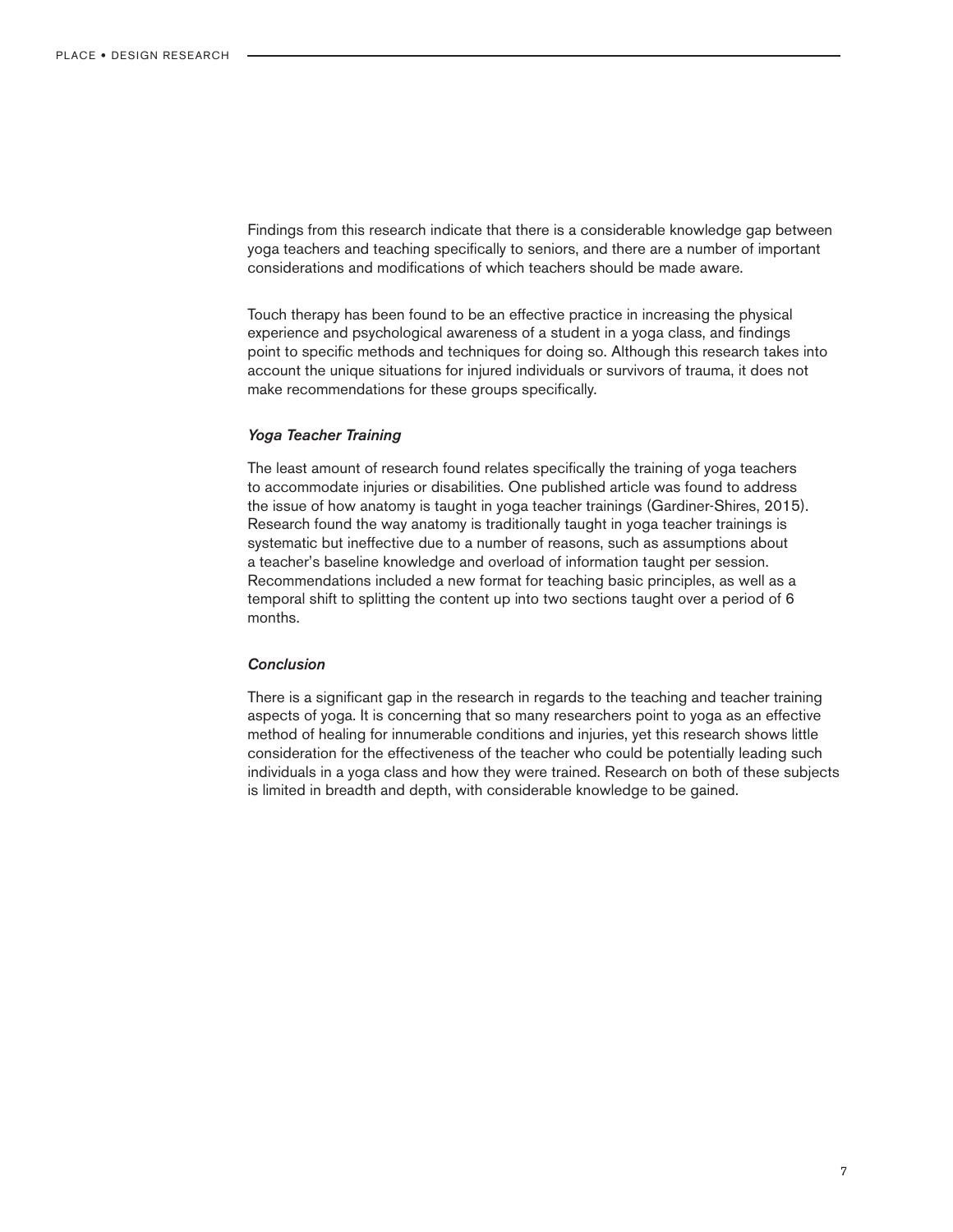

PLACE . CONCEPT MAP PLACE • CONCEPT MAP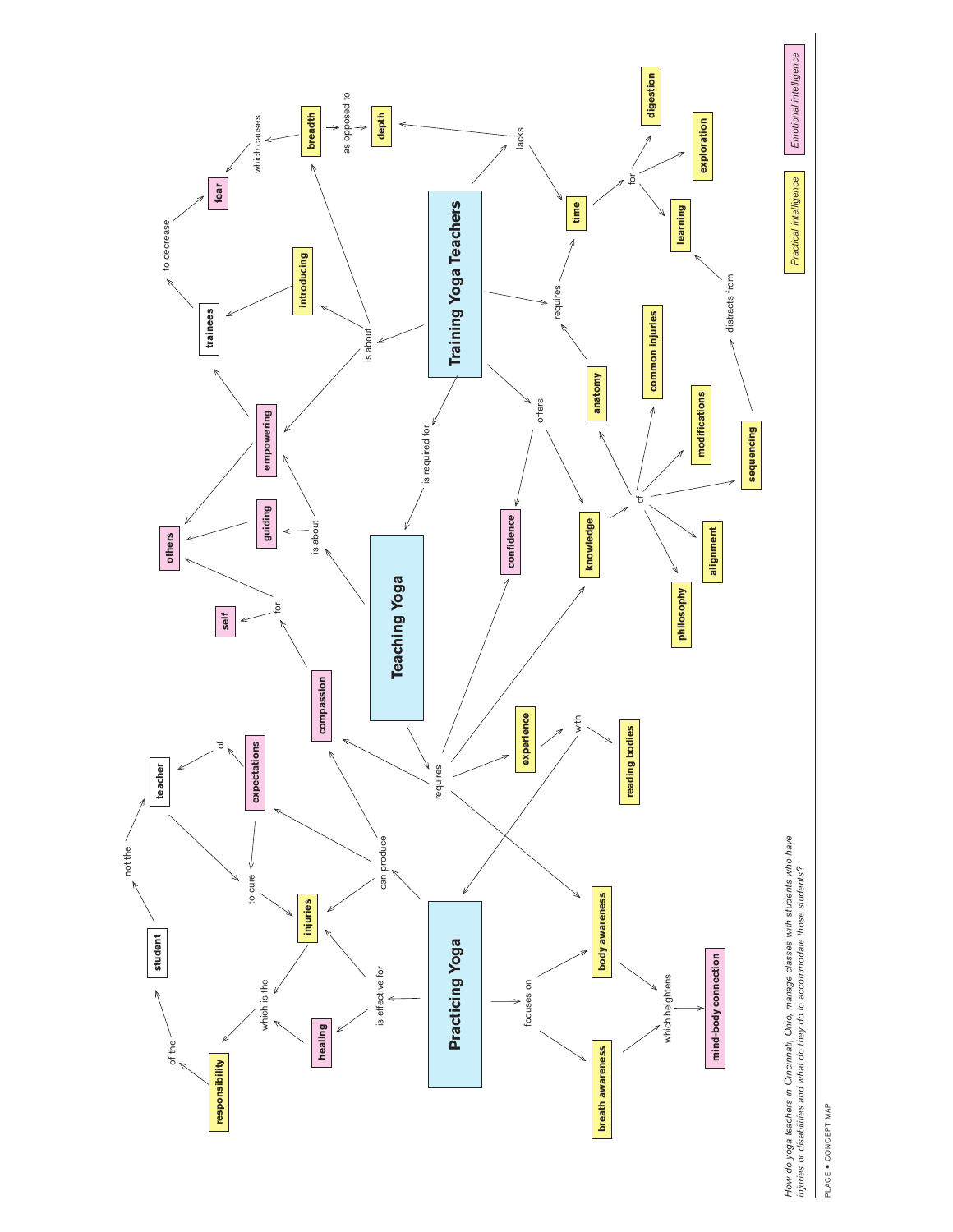# **Methodology**

This research was conducted using the following methods:

- Observation of yoga classes
- Survey of yoga teachers
- Focus group of yoga teachers
- Interviews with yoga teachers and students

These methods were chosen in order to gain a wide perspective and general consensus of the issue (through surveys and focus groups) as well as in-depth, anecdotal perspectives based on teachers' and students' unique experiences (through observation and interviews). Throughout this process I also relied heavily on my own experience as a yoga practitioner and teacher, as well as anecdotes of both teachers and students that I have heard over the past 8 years.

#### *Observation*

I observed two yoga classes, one taught by a studio owner with over 1,500 hours of training and 13 years of teaching experience, and one taught by a new teacher with 200 hours of training and 2 years of teaching experience. Though I have taken classes with both of these teachers previously, it was important for me to step outside of the situation and observe in the moment how each teacher interacted with students, and specifically how they reacted to students who presented with injuries or alignment issues.

#### *Survey*

I conducted an online survey of 34 yoga teachers, some of whom teach at my home studio, and several of whom teach at other studios in Cincinnati. I used the survey to obtain general information such as demographics and training hours earned, as well as anecdotal information such as emotions and personal experiences. My main objective in doing the survey was to find the correlation between teachers' training hours (or years of experience) and their feelings about having students with injuries or disabilities in their classes.

The survey consisted of the following questions:

*How long have you been teaching yoga?*

*How many teacher training hours do you have?*

*Please list all yoga teacher trainings you have completed, including workshops and intensives.*

*At how many yoga studios do you teach?*

*How many classes do you teach per week?*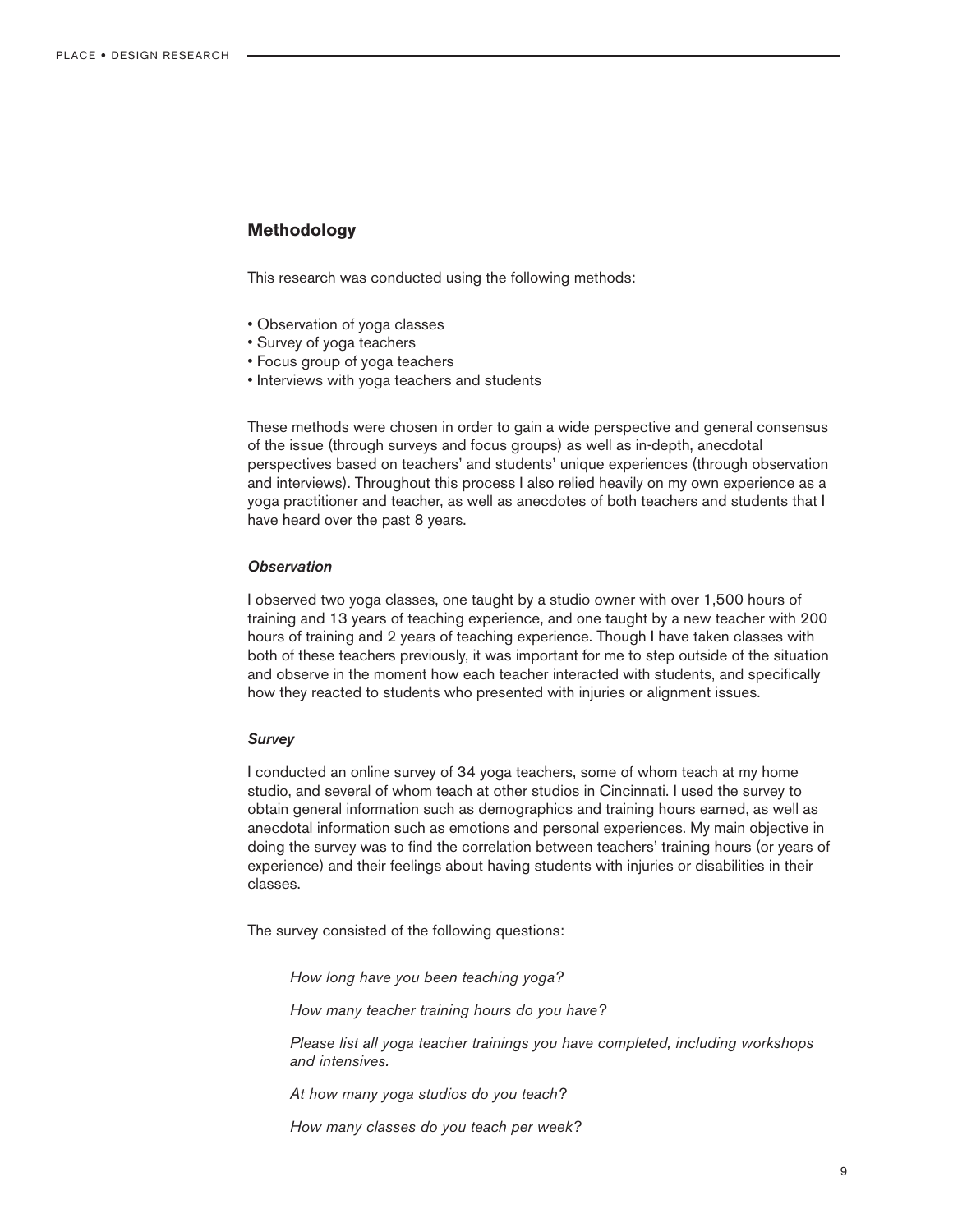*What type of yoga do you teach? Check all that apply: Baptiste Power Yoga, Vinyasa, Ashtanga, Anusara, Bikram, Iyengar, Jivamukti, Forrest Yoga, Hatha, Yin, Restorative, Prenatal, Yoga Therapy, Yoga for Trauma Recovery, Yoga for Seniors, Other*

*How often do you encounter a student in your class who has a pre-existing injury?*

*How often do you encounter a student in your class who has a physical disability?*

*How well do you feel your yoga teacher training(s) prepared you to safely accommodate students with injuries and disabilities in your classes?*

*Did one or more of your trainings prepare you particularly well to accommodate students with injuries or disabilities? If so, please list them.*

*Recall an instance where you encountered a student in your class with an injury or disability and you were successful in safely accommodating the student. Describe the situation, how you reacted, what you did to accommodate the student, and the outcome.*

*Recall an instance where you encountered a student in your class with an injury or disability and you were NOT successful in safely accommodating the student. Describe the situation, how you reacted, what you did to accommodate the student, and the outcome.*

*Rate your confidence overall in accommodating students in your class with injuries or disabilities.*

*Please share anything you would like to add regarding this subject matter. Your insight is greatly appreciated.*

*What is your gender?*

*How old are you?*

*Your name (optional):*

#### *Focus Group*

My focus group consisted of four teachers whose teaching experience ranged from two to eight years. My aim in this conversation was to understand what the general consensus among teachers is about teacher trainings and the preparedness of new teachers, and to hold an open-ended discussion about how to address the issue.

The focus group addressed the following questions:

*How long have you guys been teaching yoga? What trainings have you completed? How many studios do you teach at?*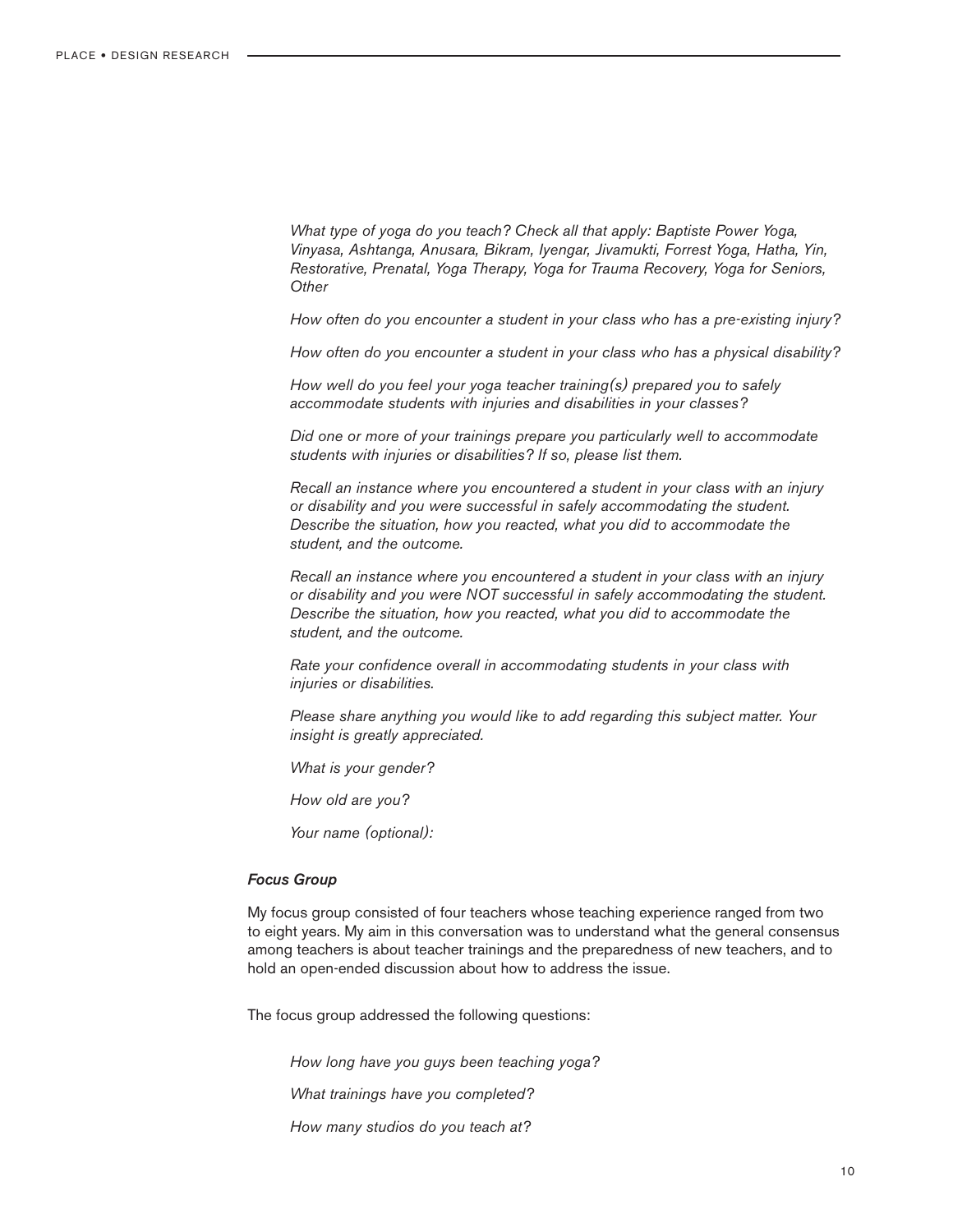*How many classes are you teaching a week?*

*How often do you encounter students with pre-existing injuries or physical disabilities?*

*What do you do to accommodate common injuries?*

*Do you think some students are there because of their injury?*

*When you have a student who self identifies with an injury, what's your tactic for addressing it?* 

*Do you feel like your training prepared you to deal with injuries? Why?*

*If something is missing to help teachers to feel prepared in those situations, what is it? something in training? something in the classroom?*

*What should be done to address this issue? Who should address it?*

### *Interviews*

In-depth interviews were by far the most important and revealing part of my research. I interviewed one teacher, one studio owner, and two students who have injuries or unique physical conditions. All interviews lasted approximately one hour. Throughout the course of the teachers' interviews, it was apparent that they both became increasingly concerned about this issue the longer they discussed it, as if they hadn't really given it this much thought before. As they realized how significant the issue was to them, they offered more in-depth feedback about how it should be addressed. The studio owner even decided that she should start leading new trainings for her teachers on the subject of anatomy and common injuries, and scheduled the first of them within a week of our conversation.

My interviews addressed the following questions:

## *Teachers:*

*How many years have you been teaching? practicing?*

*As a teacher, what has informed you most about bodies and anatomy?*

*For teachers who have not had any injuries themselves, how do you recommend they learn anatomy?* 

*What about teachers who get their 200 hours and they don't know a lot, they're not used to working with bodies?*

*What's an appropriate level of knowledge for a yoga teacher? basic anatomy and basic modifications?*

*What about a younger teacher and they have an initial understanding of anatomy but they don't have the experience yet?*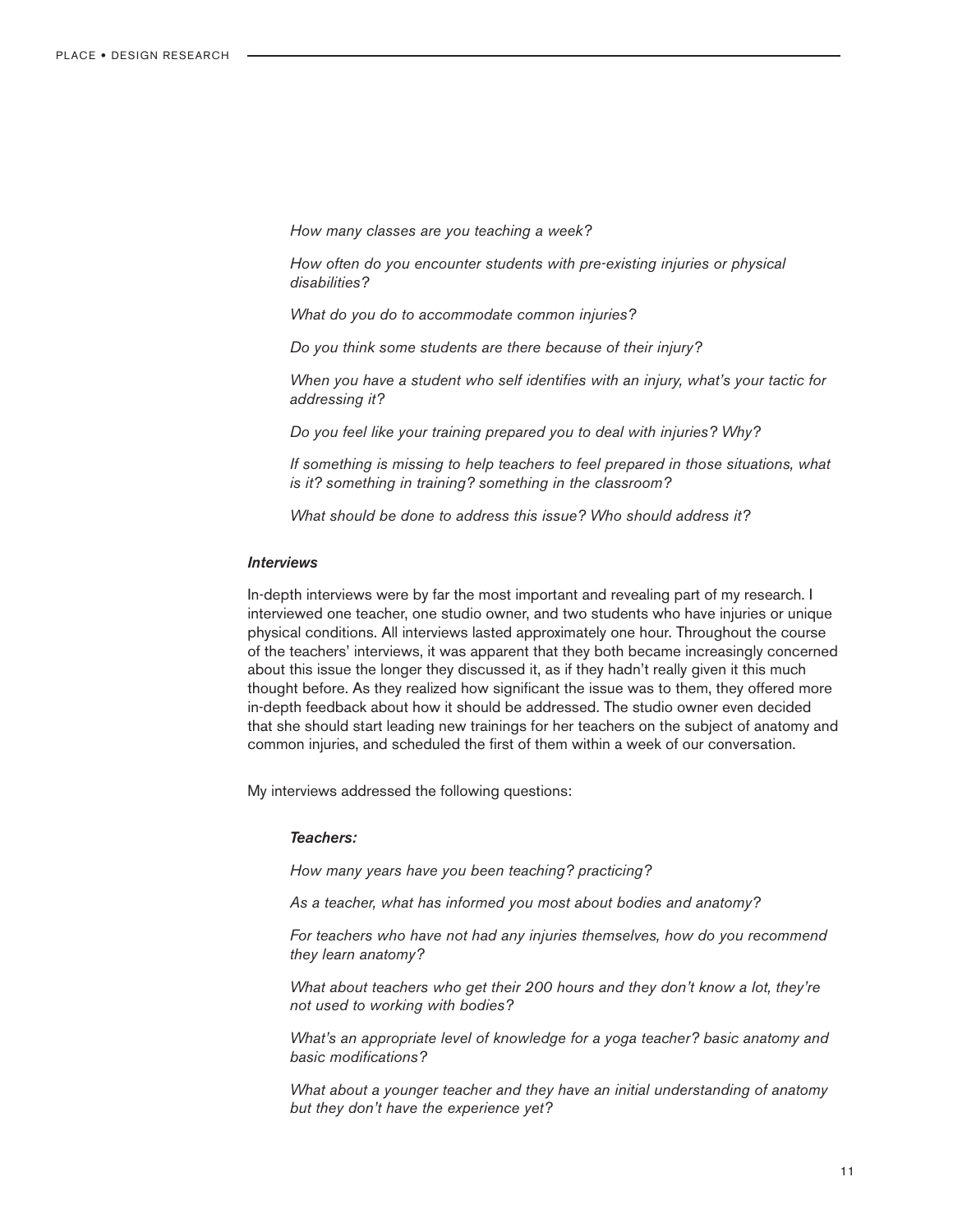*How long did it take you learn things like that, before you felt really confident about it?*

*Do you think that's the problem? people come to these classes with no body awareness and they look to the teacher to find that awareness. and if a teacher is inexperienced they sort of have this unruly power they can wield in classroom and people can get hurt?*

*If you have students come in with this expectation that yoga will heal them in some capacity, and you have a new teacher who one, doesn't have that capacity, but also does not have the experience or the confidence to accommodate that expectation, how do you resolve that disconnect?*

*What about teacher trainings? is there something missing there?*

*Is there a way that the student's part of it can be changed? their perceptions? can we inform them?*

*Is there a way to thread more of that experience factor into the training?*

## *Students:*

*How long have you been practicing yoga?*

*How often do you practice? What styles?*

*At how many studios have you practiced in Cincinnati?*

*Why do you practice yoga?*

*If you suffer from injuries and/or chronic conditions, how does practicing yoga affect them?*

*Do you inform yoga teachers of your injuries/conditions when you take their classes?*

*Do you feel yoga teachers are equipped with the knowledge and experience to understand and accommodate your injuries/conditions? Why or why not?*

*In general, how have yoga teachers reacted to and/or accommodated your condition(s)? (offer modifications, physically adjusted you, etc.)*

*Describe an instance in which a teacher was particularly successful/helpful in safely accommodating your injury/condition in a yoga class. What did they do? How did it make you feel?*

*Describe an instance in which a teacher was NOT successful/helpful in safely accommodating your injury/condition in a yoga class. What did they do? How did it make you feel?*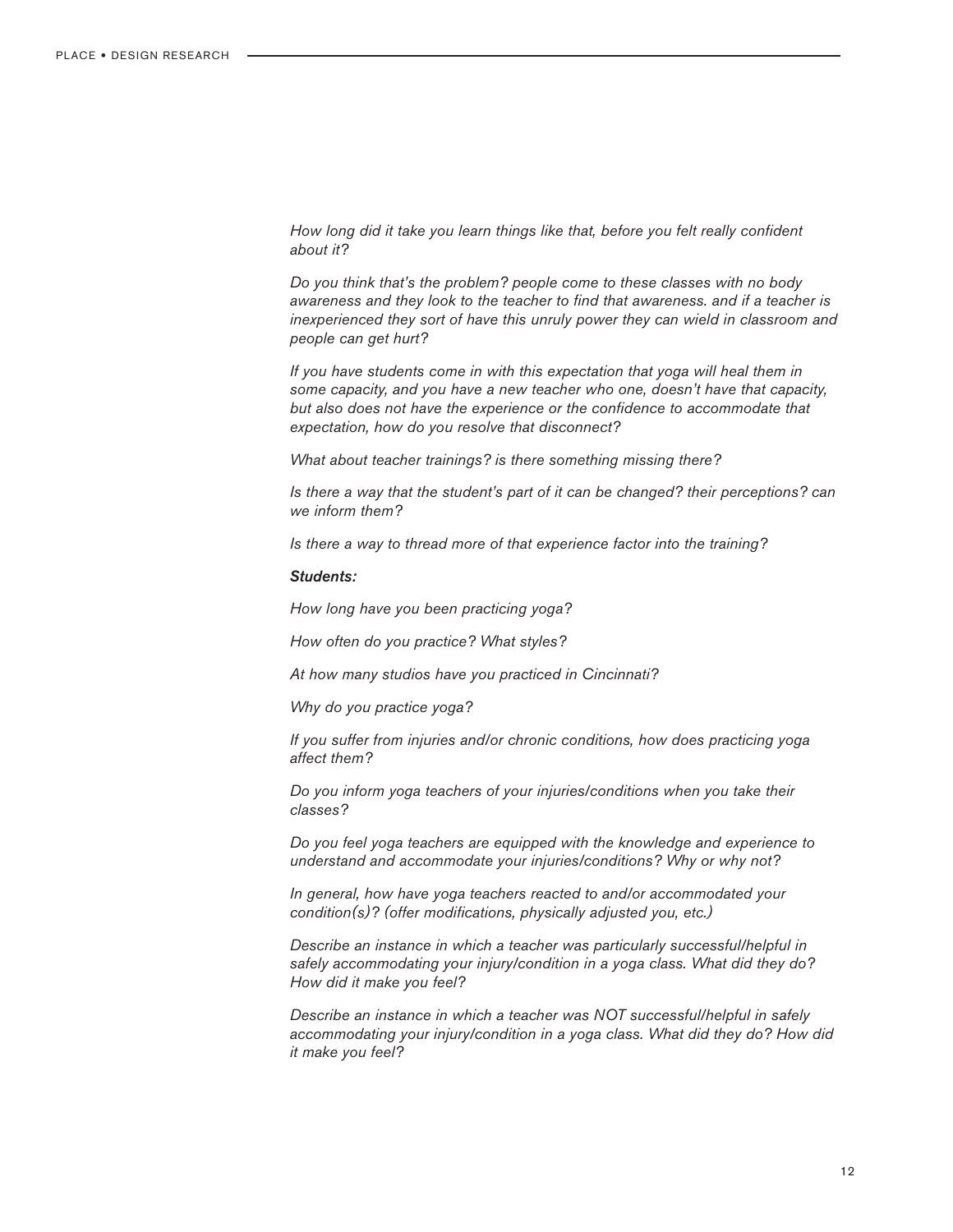# **Results & Conclusions**

The main takeaways from the results of this research are:

- *Teachers encounter students with injuries in their classes very frequently (nearly every class) but they very infrequently encounter students with physical disabilities;*
- *Most teachers lack confidence in their ability to safely accommodate those students, and tend to offer very generic modifications or none at all for fear of giving incorrect instructions; and*
- *Many students report negative experiences in yoga classes where they received unsafe adjustments or ineffective pose modifications.*

The results of this research also reveal several systemic issues in the yoga community, including lack of oversight in teacher trainings, ineffective training methods, miscommunication between students and teachers, and a general dissatisfaction with basic training formats. These results will be presented in three categories: yoga teacher trainings, teaching yoga and the student-teacher relationship.

#### *Yoga Teacher Trainings*

Survey results showed a strong correlation between the number of years a teacher has been teaching, the number of training hours they have earned and the amount of confidence they have in their ability to accommodate students with injuries and disabilities. This is not surprising in and of itself, but what is particularly noteworthy is that the teachers who have only earned the minimum 200 hours of training report having very low confidence in their ability to accommodate students with injuries, even if they have been teaching for several years since their training. Most of them state that their basic training "did not prepare them at all" for those situations. Equally worth noting is that these teachers teach as many classes per week as other more experienced teachers and they report encountering students with injuries as frequently as other teachers too.

Through further investigation in focus groups and interviews, two reasons were found to explain this: 200 hours is not enough time to prepare trainees to be effective teachers, and trainees do not exit the training with a strong understanding of anatomy and physiology. Many teachers said they "forgot most of" what they learned and likened their basic training to being fed through a fire hose—too much information too fast. If trainings spend only the minimum required 20 hours on anatomy, there is little time for accommodating different learning styles or applying the knowledge they gain. Trainees who have no background in science or medicine, or who have learning preferences that don't involve quick memorization, are at a severe disadvantage. Most teachers agree that the structure of the training inherently underestimates how hard it is to learn anatomy and how long it takes to absorb the vast amount of information.

Another theme that came up frequently is the issue of teaching experience. Most teachers believe that training can only do so much for a trainee—experience is the ultimate teacher.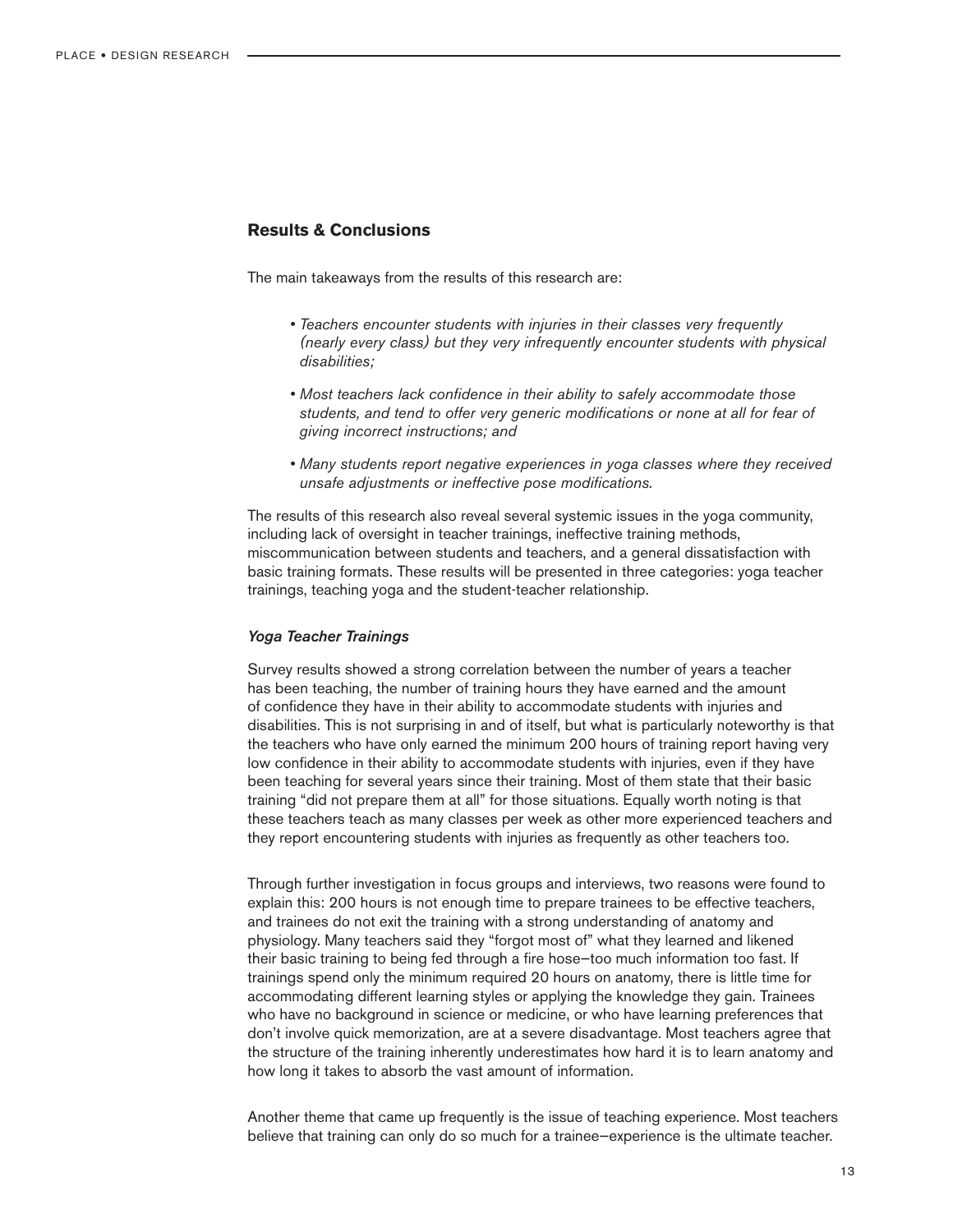Teachers who rate themselves as "confident" or "very confident" in accommodating students with injuries consistently credit experience for their confidence. Though several credit advanced trainings for their knowledge, all of them credit years of teaching experience for their confidence in applying it in their classes. Trainees in 200-hour basic trainings receive a minimum of 10 practicum hours, only some of which are required to be actual teaching hours (some can also be observation, assisting and getting feedback). This means a new teacher can exit a training with fewer than 10 hours of teaching experience and be certified to teach a class at any studio, of any size, to any group of students. Interviews and focus groups revealed a general consensus that this is poor oversight on the part of the yoga community and its governing body, Yoga Alliance. Many believe the required hours of practice teaching should be much higher in order to better prepare trainees to be effective teachers.

#### *Teaching Yoga*

Survey results and interviews revealed rich qualitative data about how teachers accommodate students with injuries and physical disabilities when they are teaching. Through anecdotes, it was found that experienced teachers offer specific pose modifications and recommendations tailored to a student's unique needs, while inexperienced teachers offer generic instruction to "listen to your own body" and make the student responsible for modifying their practice as they see fit. The latter in particular expressed overall dissatisfaction with their ability to serve students in those situations.

A significant theme that showed up across the board in the research is empathy. Teachers of all experience levels agree that without empathy and compassion, a teacher cannot effectively serve an injured student. Teachers who rate themselves as being the most confident in serving injured students also report having experienced many injuries or physical setbacks in their own bodies, and credit much of their knowledge about anatomy and physiology to those experiences. Conversely, teachers with low confidence report having little to no personal experience with injuries. Several of them expressed concern

over their inability to fully understand an injury or condition that they have never personally experienced in their own bodies. Though the intention for empathy is there, they see a barrier where they cannot feel in their own bodies what an injured student is experiencing and therefore never fully understand.

In exploring the contradiction of inexperienced teachers who must teach in order to be less inexperienced, a theme emerged around the concept of "being okay with not knowing." Several experienced teachers argued that keeping students safe in a classroom with an inexperienced teacher is possible if the teacher is willing to be honest about



*Physical adjustments are common in yoga classes, but can be unsafe for inexperienced teachers and students with injuries.*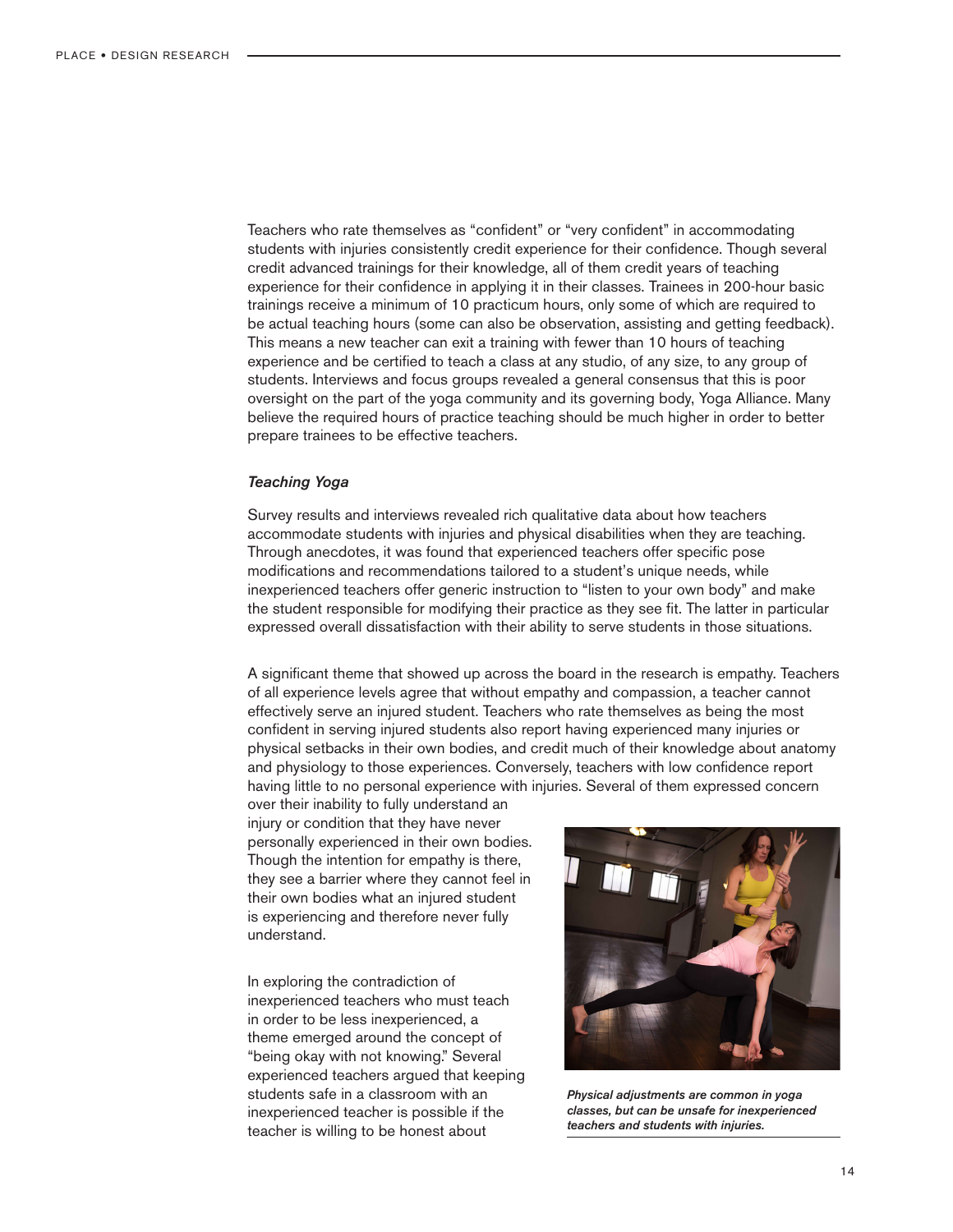what knowledge they lack and be comfortable telling their students, "I don't know." While expectations may be high for a yoga teacher to understand anatomy and injuries, the safety of the student is not at high risk until the teacher wrongfully claims to have knowledge they don't have. Fighting the stigma of being a teacher who doesn't know everything is the key to allowing new teachers to gain the experience they need in order to serve students safely and effectively.

#### *Student-Teacher Relationship*

Several themes emerged regarding the relationship between the student and the teacher. It is important to note that all students interviewed who have injuries or chronic physical conditions report that they practice yoga specifically for the purpose of treating or dealing with their condition. Additionally, all of them report having more than one negative experience with a yoga teacher in regards to their condition, whether by receiving incorrect information or a bad physical adjustment. They felt mislead by the qualifications of the teacher, believing them to be certified and therefore trustworthy, and said it should be the responsibility of the teacher to be upfront about their lack of experience. These students now seek out teachers whom they trust and attend only their classes.



*Communication between student and teacher is key to keeping students safe.*

Conversely, many teachers also report incidents in which a negative encounter with an injured student occurred because they were not informed ahead of time of the student's condition. All teachers interviewed agree that it is the responsibility of the student to present the necessary information to the teacher before class begins. They believe a communication barrier exists between the teacher and student, and breaking this barrier is the key to keeping students safe in yoga classes.

## *Conclusion*

This research has had a profound impact on my experience as a yoga teacher, and prompted an important discussion amongst my peers in the yoga community. Several teachers I spoke with have since taken steps to educate themselves better about anatomy and injuries, and the owner of my studio scheduled a mandatory teacher workshop about common injuries for her teachers.

For years, I have seen and heard hints about the issue of injuries in yoga classes, which is why I chose this subject for my research. My own personal experience with 200-hour teaching trainings aligns with the feedback I received from other teachers—the information covered is too vast and the time spent on it is too little. I also experience moments of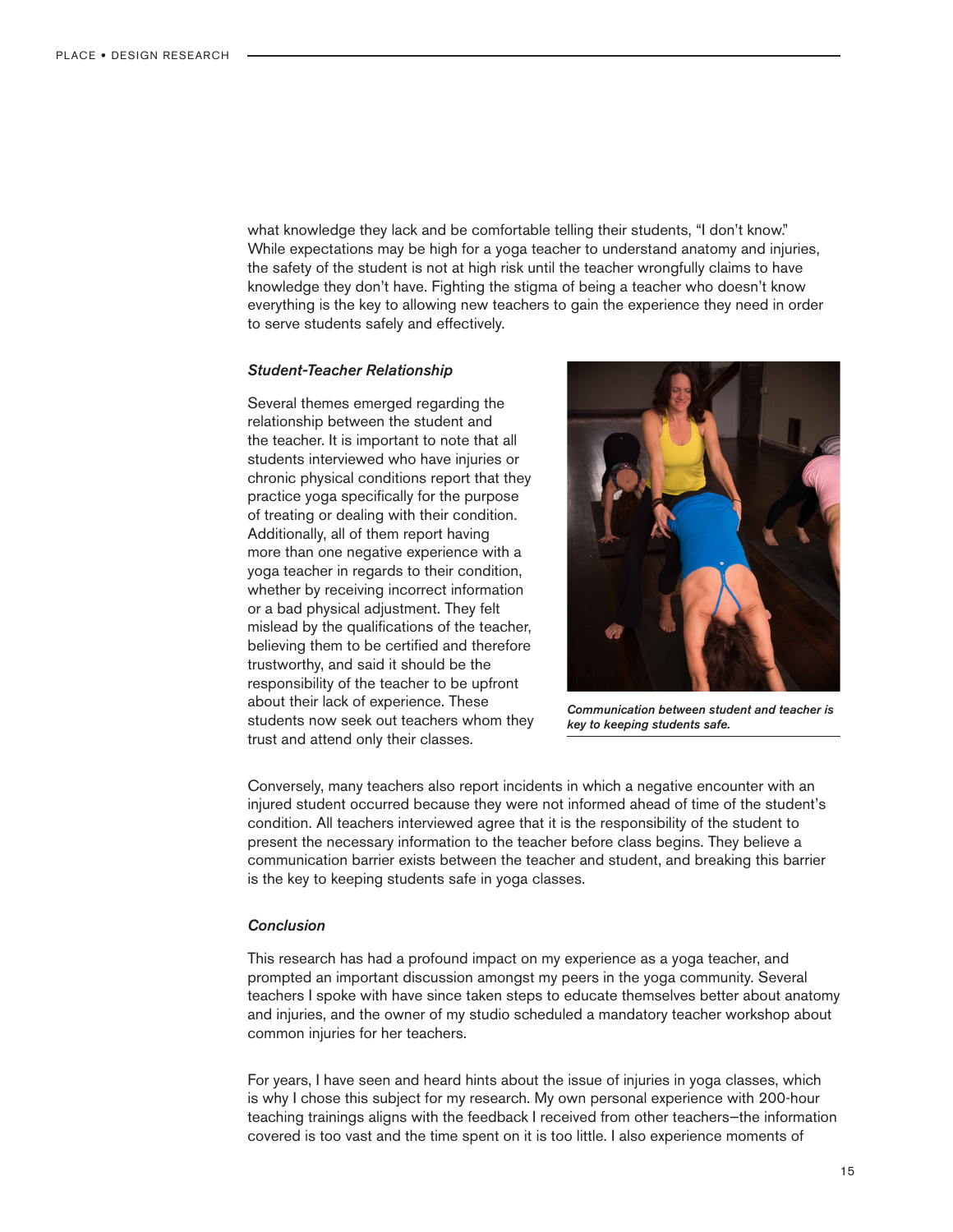lacking the confidence to safely accommodate students in my classes. Conducting this research opened my eyes to the similar experiences shared by many other teachers, even those with as much as or even more experience than me. It also opened my eyes to the perspective of the student, and what their perceptions are of teachers. Understanding the two points of view and where they disconnect will significantly inform my teaching and I hope it will inform others' as well.

The main limitation of this research was the size of the groups sampled, especially students. In the future, I would survey a large number of students to get a better understanding of their perspective overall and how common their experiences are. I would also add the voice of the governing body of yoga teacher certifications, Yoga Alliance, by interviewing an employee or representative for an alternative perspective.

Overall, I am pleased with the outcome of this research. It confirmed my suspicions of a potential issue and provided rich data to reveal its many deep and surprising facets. I look forward to continuing my exploration into this subject, both as a design researcher and a yoga teacher.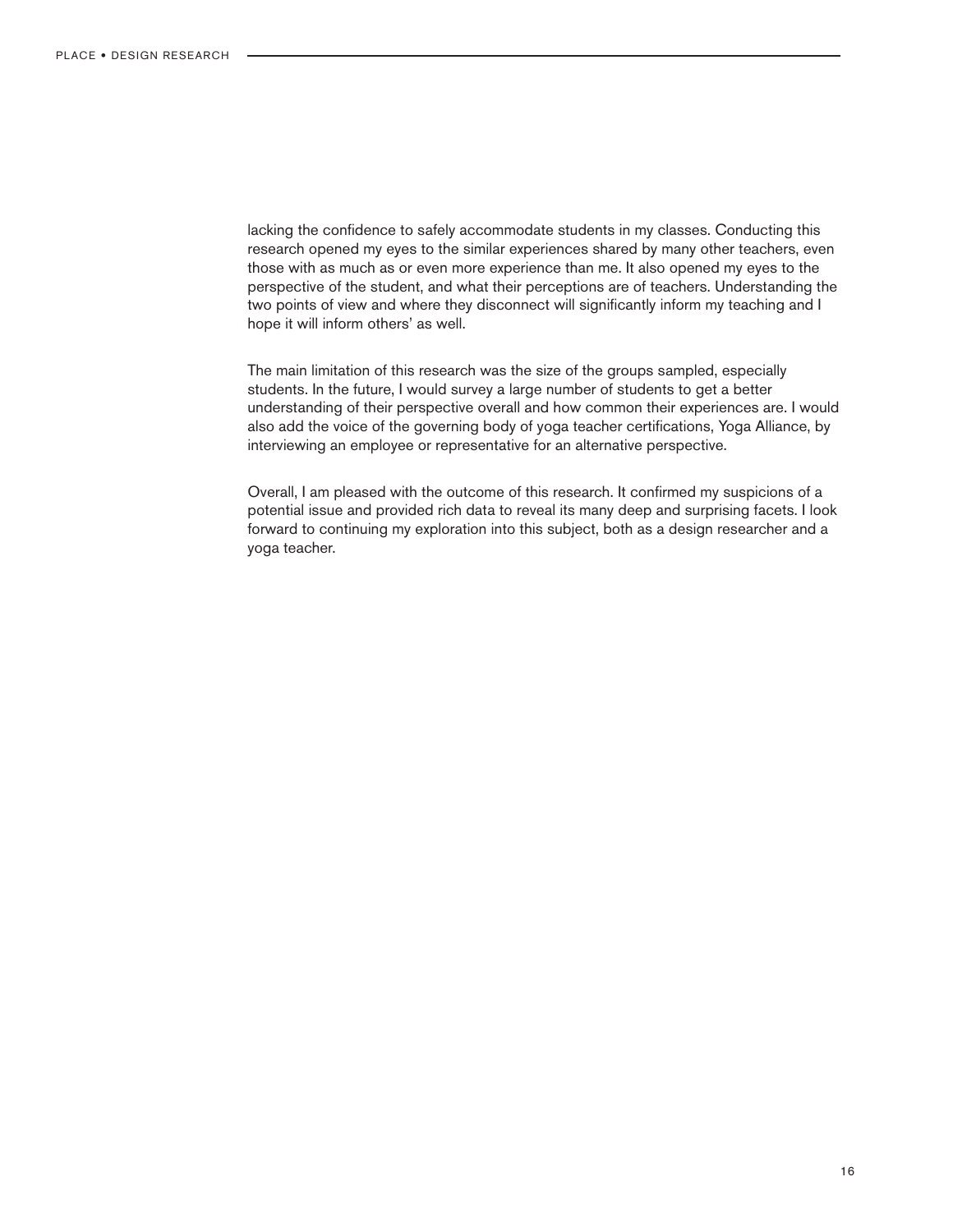## **Design Outcome**

*Theme: Anatomy is hard to learn. Many yoga teacher trainees don't learn by memorizing body parts, and after training are unable to apply what they learn.*

*Intervening question: How can anatomy be taught in basic 200-hour teacher trainings so that trainees can retain and apply what they learn?* 

*Actionable statement: I will develop a tool for teaching anatomy to yoga teacher trainees that effectively accommodates different learning styles.*

In order for yoga teachers to safely accommodate students with injuries in their classes, they must have a solid foundational understanding of anatomy and how to apply it to the alignment of yoga postures. Given the short amount of time spent on anatomy in teacher trainings, the teaching methods must be highly effective, incorporate application of knowledge learned and consider multiple learning styles.

Using Kolb's learning styles (2012) as a model, I aimed to identify teaching methods and tools that would accommodate each of the four stages of the learning cycle: watching (reflective observation), feeling (concrete experience), thinking (abstract conceptualization) and doing (active experimentation). My process also involved exploring other theories of learning, as well as a wide variety of interactive teaching platforms, including videos, apps, digital textbooks and live workshops.



*Kolb's Learning Cycle*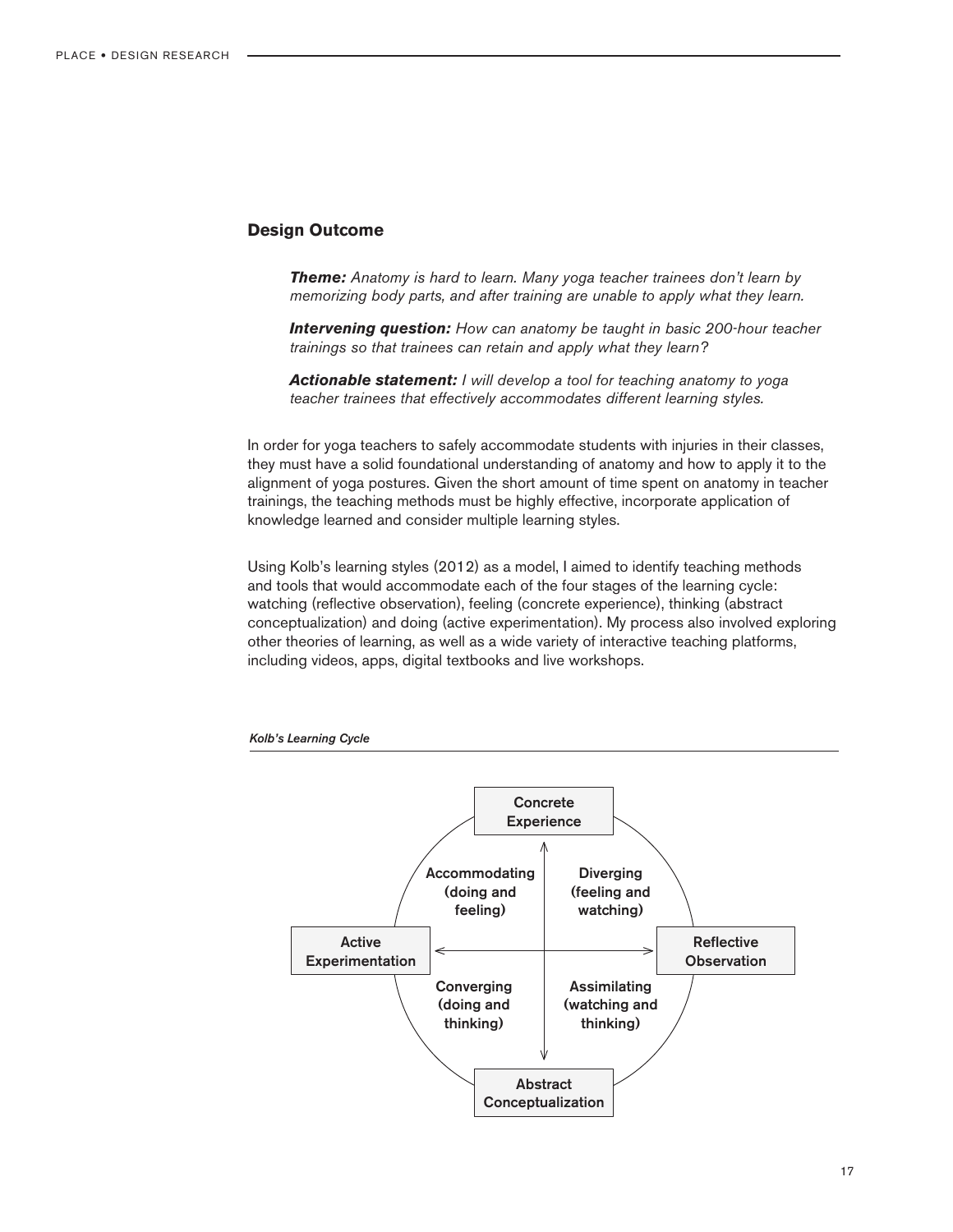My research lead me to conceptualize an app that uses augmented reality to enable realtime visualization and learning of anatomy. On a tablet device, trainees would use the app to augment their perception of the body of a person (such as another trainee) in front of them in real life. The app would use the camera function of the tablet to read the person's body and create a 3D model of the form. It would then overlay information and key concepts on top of the form. Trainees could tap any area of the overlay to view the name of the body part or to read more about its purpose and function. The overlays would move with the body in view, allowing the trainee to see anatomy in motion.

The main advantages of this tool are that it would use real bodies, not sketches on a page, as models, and that trainees could interact with theory by watching parts of the body move in and out of a yoga posture in real time. This would significantly improve teacher trainings by bringing anatomy off the page of a book and make it applicable to real bodies of all shapes and sizes. Trainees would be able to observe and engage with abstract concepts, like alignment, in tangible ways and in real time, giving them an entirely new way of reading and understanding bodies in yoga postures, both in their training and in their classes.



*YOGANATOMY is an augmented reality tool for learning anatomy vocabulary and applications in real time using real bodies as models in a yoga teacher training or yoga class.*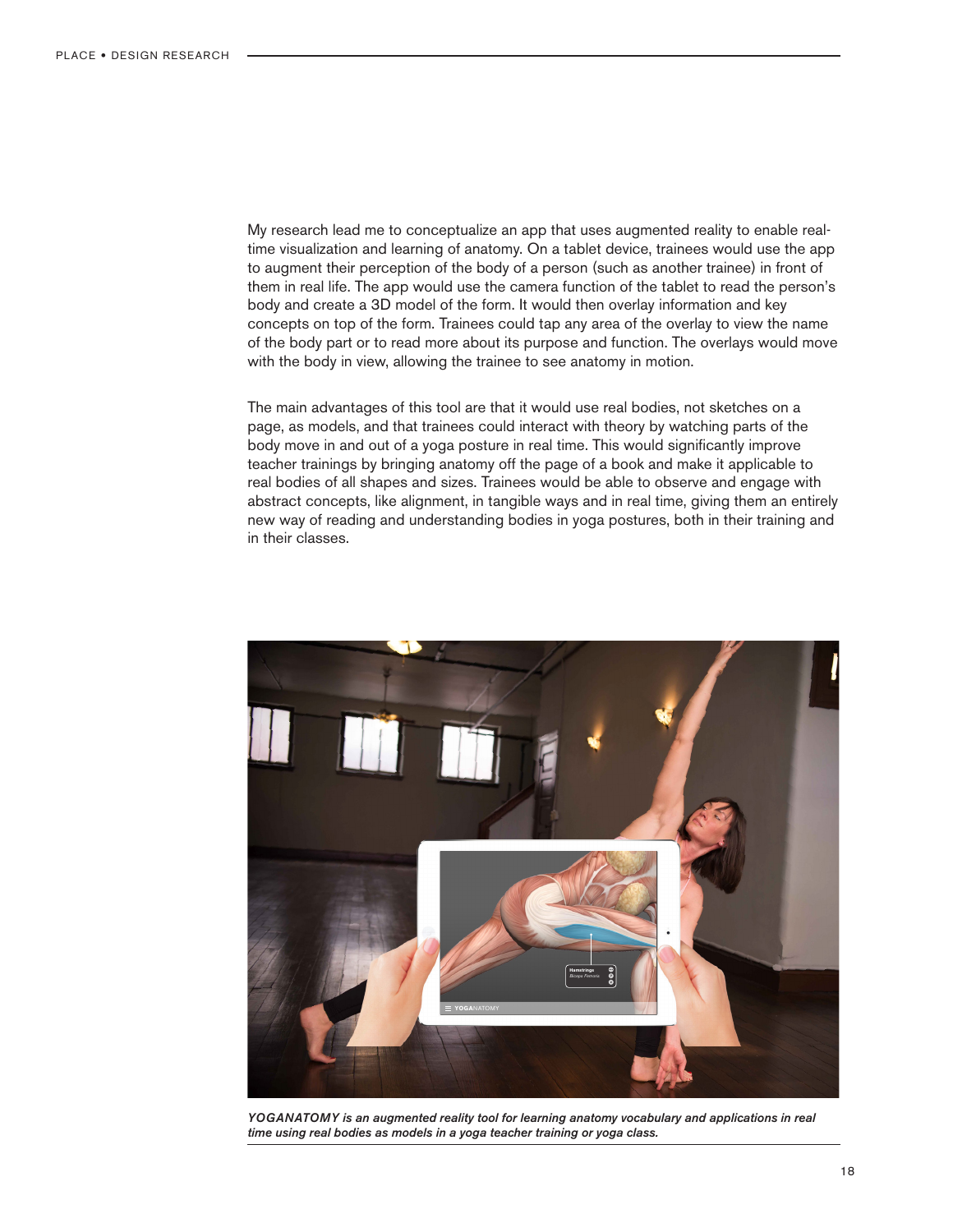## **References**

Enfield , Susan. "Why More Western Doctors Are Now Prescribing Yoga Therapy." *Yoga Journal* (2016). http://www.yogajournal.com/article/health/western-doctors-prescribingyoga-therapy/

Gardiner-Shires, A. "Beyond the traditional approach to teaching anatomy for yoga." *International Journal of Yoga 8* (2015).

Gabriel, K., MA, RYT; Edwards, K.; Salstrom, S., MS; Spears, M., RYT; Panico, R., MD. "Teaching therapeutic yoga to medical outpatients: practice descriptions, process reflections, and preliminary outcomes." *International Journal of Yoga Therapy* 16 (2006).

Krucoff, C., E-RYT; Carson, K., MPH, E-RYT; Peterson, M., PhD; Shipp, K., PT, MHS, PhD; Krucoff, M., MD, FACC, FAHA. "Teaching yoga to seniors: essential considerations to enhance safety and reduce risk in a uniquely vulnerable age group." *The Journal of Alternative and Complementary Medicine* 16 (2010).

Jeter, P., Dagnelie, G., Khalsa, S., Haaz, S., Bittner, A. "Yoga for persons with severe visual impairment: a feasibility study." *Alternative Medicine Studies* 2 (2012).

Kolb, David A., and Kolb, Alice. "Kolb's Learning Styles." Encyclopedia of the Sciences of Learning (Springer US, 2012) 1698-1703.

McCall, T., M.D. "Working with students who have yoga injuries." *Yoga Journal* (2008). yogajournal.com/article/teach/working-with-students-who-have-yoga-injuries-part-1

Mohanty, S., Hankey, A., Pradhan, B., Ranjita, R. "Yoga-teaching protocol adapted for children with visual impairment." *International Journal of Yoga* 9 (2016).

Parker, S., PsyD, LP, E-RYT 500; Sharma, A. "The use of touch in yoga teaching and therapy: principles and guidelines for effective practice." *International Journal of Yoga Therapy* 23 (2013).

Quilter, D., RYT. "Yoga for people with repetitive strain injury (RSI)." *International Journal of Yoga Therapy* 17 (2007).

Wei, Marlynn, MD, JD. "New survey reveals the rapid rise of yoga — and why some people still haven't tried it." *Harvard Health Publications* (2016). http://www.health.harvard.edu/ blog/new-survey-reveals-the-rapid-rise-of-yoga-and-why-some-people-still-havent-triedit-201603079179